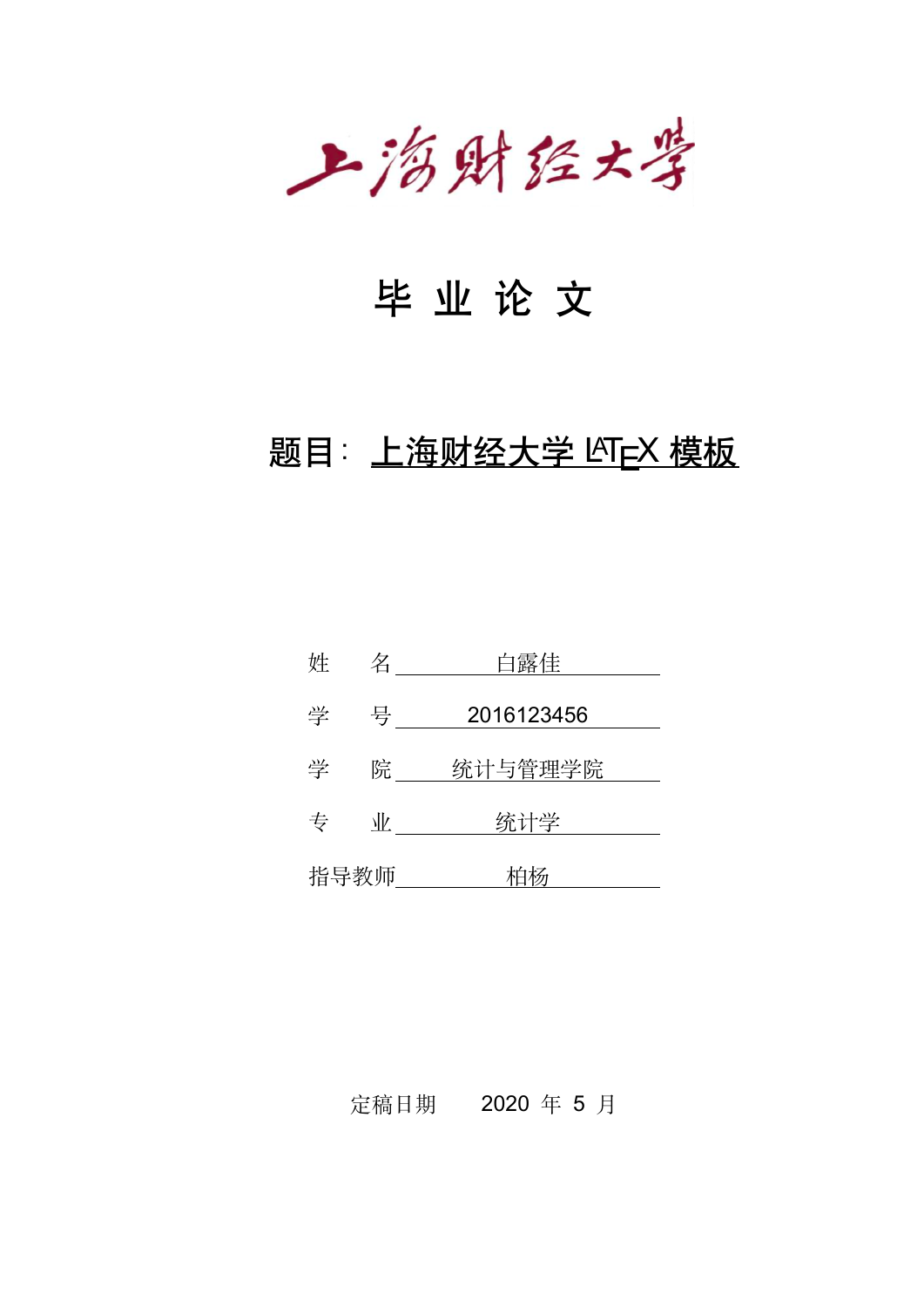## 上海财经大学 LATEX 模板

### 摘要

论文的摘要是对论文研究内容和成果的高度概括。摘要应对论文所研 究的问题及其研究目的进行描述,对研究方法和过程进行简单介绍,对研 究成果和所得结论进行概括。摘要应具有独立性和自明性,其内容应包含 与论文全文同等量的主要信息。使读者即使不阅读全文,通过摘要就能了 解论文的总体内容和主要成果。摘要以浓缩的形式概括研究课题的内容,中 文摘要在 300 汉字左右,英文摘要应与中文摘要基本相对应。

本文介绍上海财经大学论文模板 SUFEThesis 的使用方法。本模板符 合学校的本科论文格式要求。

本文的创新点主要有:

• 简单易懂代码少

• 用 2016 本科毕业论文要求里的内容填充无关紧要的部分;

• 一边学习摸索一边编写新代码。

关键词是为了文献标引工作、用以表示全文主要内容信息的单词或术 语。关键词不超过 6 个, 每个关键词中间用分号分隔。(模板作者注: 关键 词分隔符不用考虑,模板会自动处理。英文关键词同理。)

关键字: 毕业论文, 排版, LAT<sub>E</sub>X, T<sub>E</sub>X, CJK; 毕业论文; 排版; LAT<sub>E</sub>X; T<sub>E</sub>X; C.JK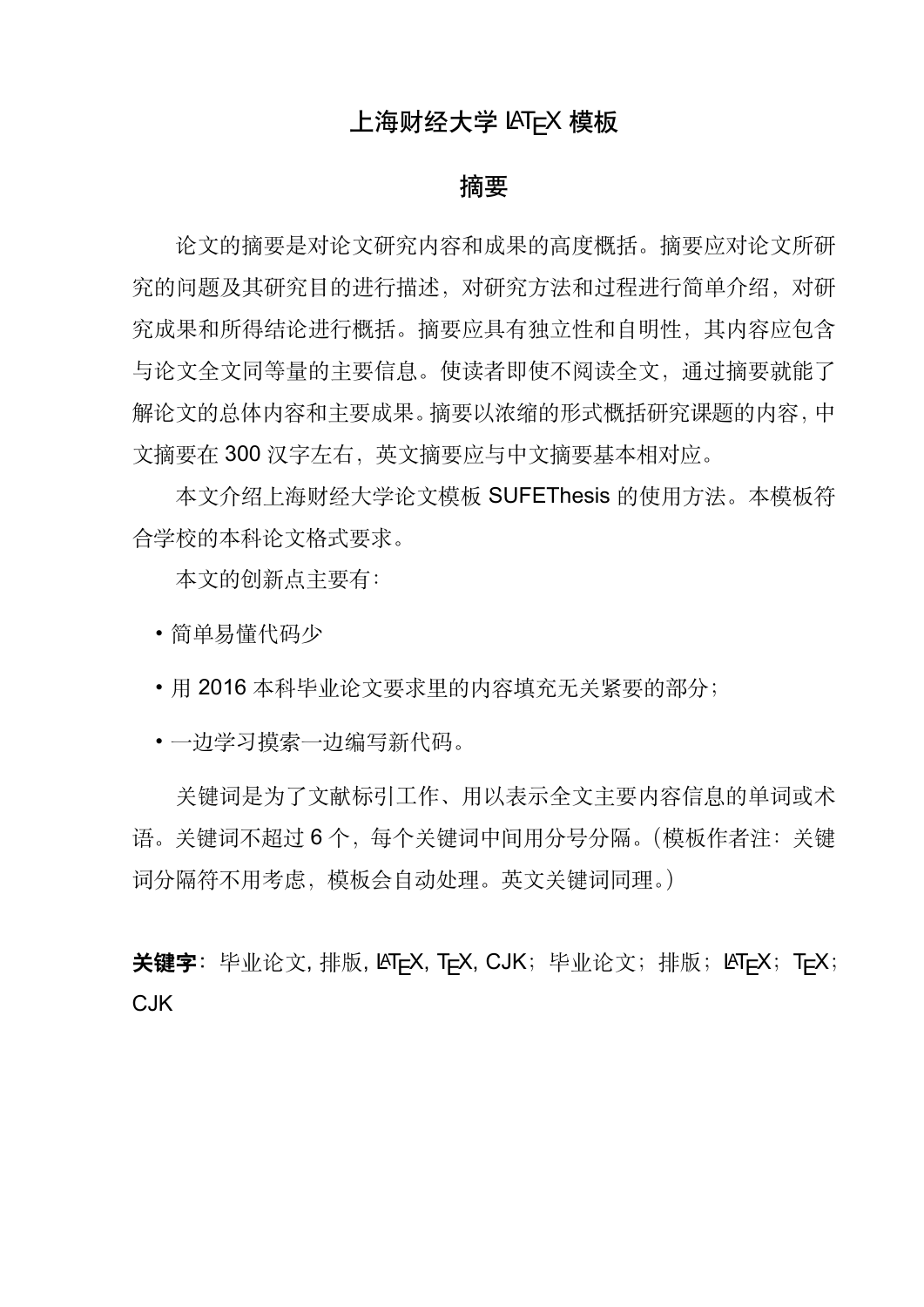## LATEX Template for SHUFE

## Abstract

An abstract of a dissertation is a summary and extraction of research work and contributions. Included in an abstract should be description of research topic and research objective, brief introduction to methodology and research process, and summarization of conclusion and contributions of the research. An abstract should be characterized by independence and clarity and carry identical information with the dissertation. It should be such that the general idea and major contributions of the dissertation are conveyed without reading the dissertation.

An abstract should be concise and to the point. It is a misunderstanding to make an abstract an outline of the dissertation and words "the first chapter", "the second chapter" and the like should be avoided in the abstract.

Key words are terms used in a dissertation for indexing, reflecting core information of the dissertation. An abstract may contain a maximum of 5 key words, with semi-colons used in between to separate one another.

Key Words:thesis, template, LATEX, TEX, CJK; thesis; template; LATEX; TEX; CJK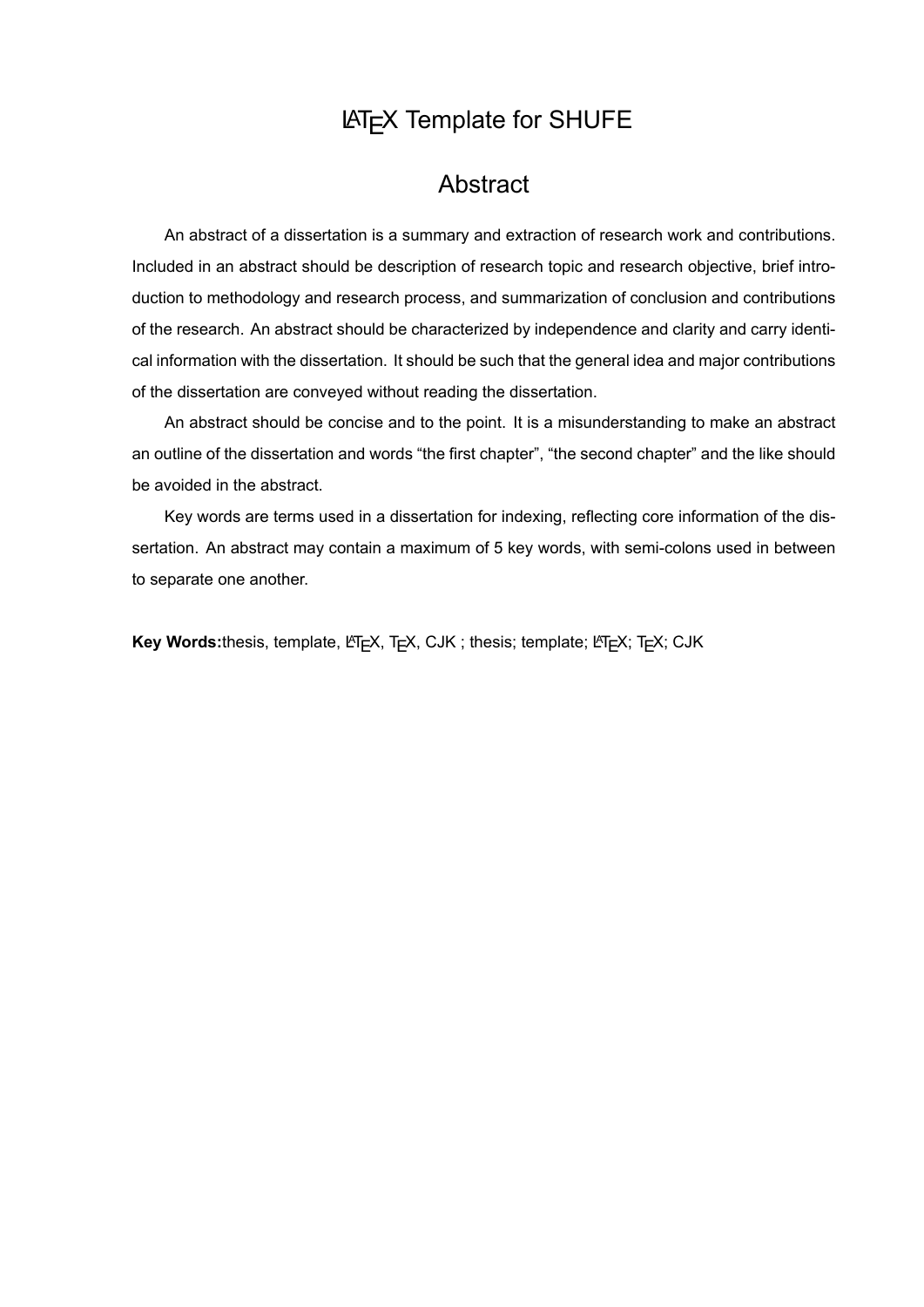| 一、序言     | 1              |
|----------|----------------|
|          | 1              |
|          | $\mathbf{1}$   |
|          | $\mathbf{1}$   |
|          | $\mathbf 1$    |
| 二、论文格式概述 | 1              |
|          | $\mathbf{1}$   |
|          | $\mathbf 1$    |
|          | 1              |
|          | $\mathbf{1}$   |
|          | $\overline{2}$ |
|          | $\overline{2}$ |
|          | $\overline{2}$ |
|          | $\overline{2}$ |
|          | $\overline{2}$ |
|          | $\overline{2}$ |
|          | 3              |
|          |                |
| 三、实证分析   | 3              |
|          | 3              |
|          | 3              |
| 四、结论与局限性 | 3              |
|          | 3              |
|          | 3              |
|          |                |
| 五、附录     |                |
|          | 4              |
|          | 4              |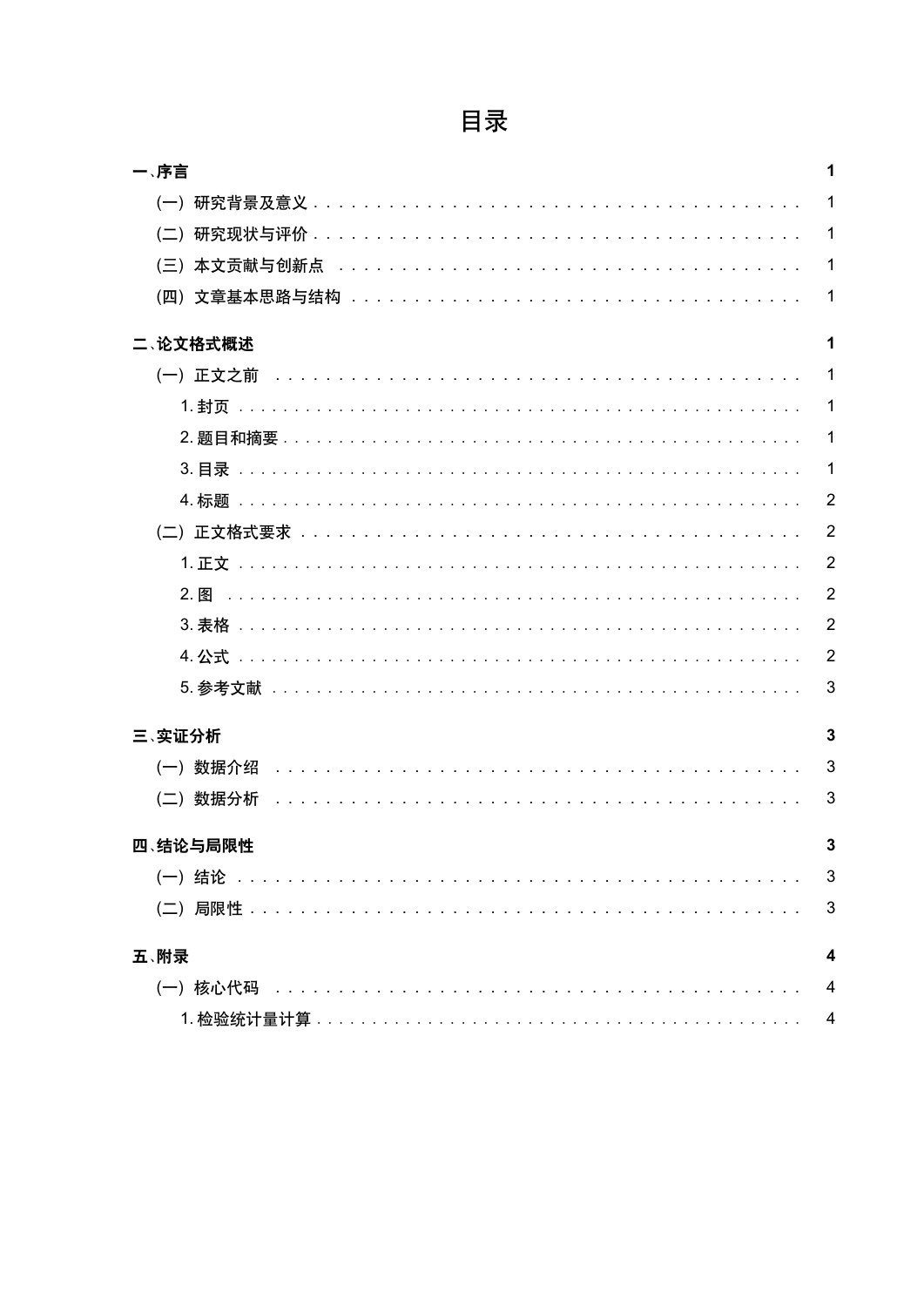### 一、序言

序言应说明本课题的意义、目的、主要研究内容、范围及应解决的问题。

### (一) 研究背景及意义

(二) 研究现状与评价

(三) 本文贡献与创新点

(四) 文章基本思路与结构

### 二、论文格式概述

### (一) 正文之前

1. 封页

封页上的内容一律按照统一封面的样张式样打印,必须正确无误。题目用二号黑体字,其他用 四号宋体字。

#### 2. 题目和摘要

论文 (设计) 题目为三号黑体字,可以分为 1 或 2 行居中打印。论文 (设计) 题目下空一项居中打 印"摘要"二字 (三号黑体), 字间空一格, 标点符号占一格。"摘要"二字下空一行打印内容 (四号 宋体)。每段开头空二格,标点符号占一格。摘要内容后下空一行打印"关键字"三字 (四号黑体字), 其后为关键词 (四号宋体)。英文摘要题目全部采用 Arial 字体, 可分成 1-3 行居中打印, 以下均用五 号 Arial 字体。摘要以浓缩的形式概括研究课题的内容,中文摘要在 300 汉字左右,英文摘要应与 中文摘要基本相对应。关键词是表述论文 (设计) 主题内容信息的单词或术语,关键词数量一般不超 过 6 个。每一个关键词之间用逗号隔开,最后一个关键词后不用标点符号。

#### 3. 目录

"目录"二字 (三号黑体),下空二行为章、节、小节及其开始页码。目录是论文 (设计) 各组成部 分的小标题,文字应简明扼要。目录按章节排列编写,标明页数,便于阅读。章节、小节分别以一、 (一)1.(1) 等数字依次标出。要求标题层次清晰。目录中的标题应与正文中的标题一致。

1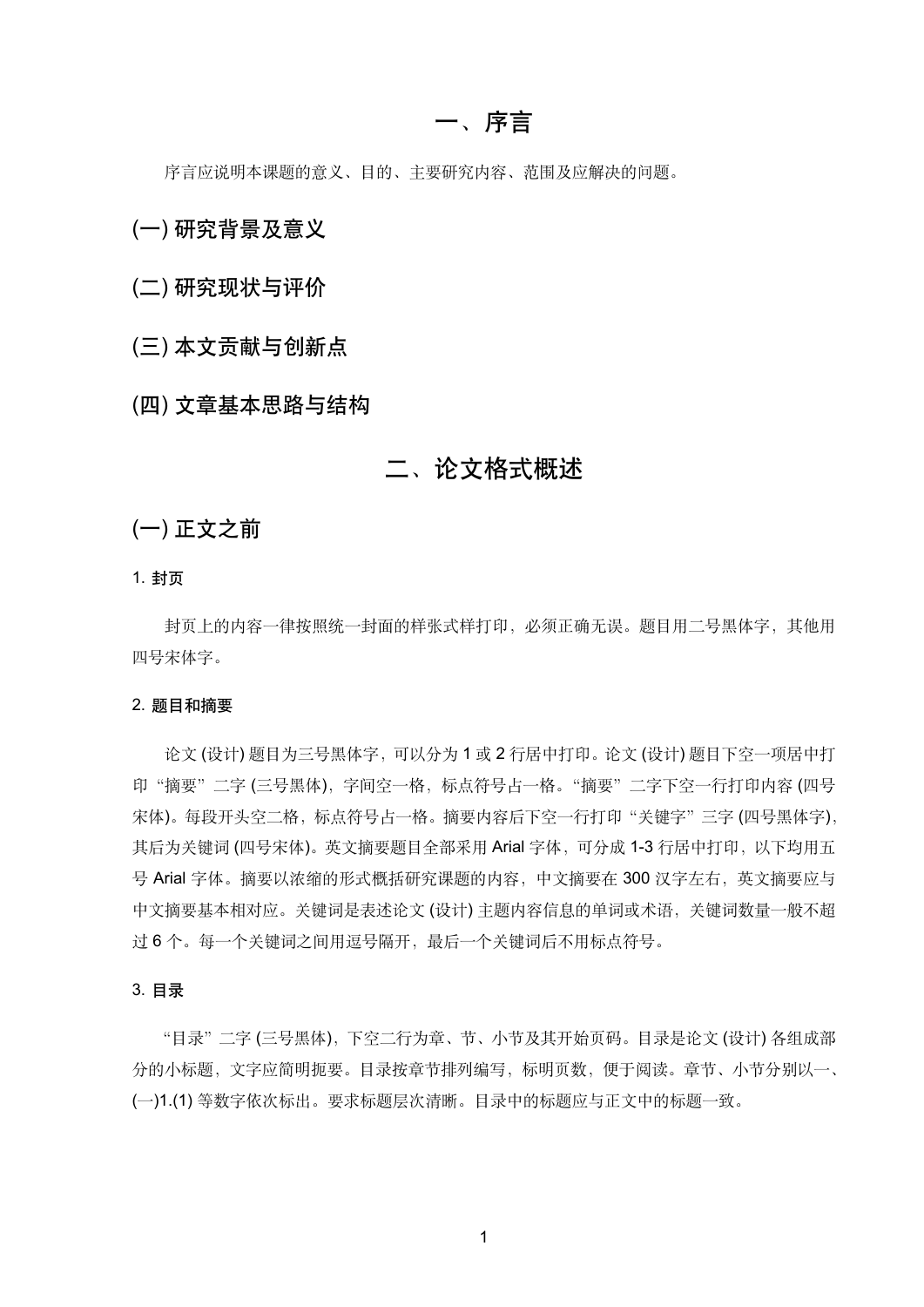#### 4. 标题

每章标题以三号字黑体居中打印;"章"下空二行为"节",以四号黑体左起打印;"节"下空一 行为"小节",以五号黑体左起打印。换行打印论文(设计)正文。论文(设计)题目应该简短、明确、 有概括性; 字数要适当,一般不宜超过 20 个汉字。

### (二) 正文格式要求

1. 正文

采用五号宋体字打印。正文是对研究工作的详细表述,一般由标题、文字、图、表格和公式等 部分组成。

#### 2. 图

图题若采用中英文对照时,其英文字体为五号正体,中文字体为五号楷体。引用图应在图题的 左上角标出文献来源; 图号按章顺序编号,如图 3-1 为第三章第一图。如图含有几个不同部分应将分 图号标注在分图的左上角,并在图题下列出各部分内容。

一张图片大概这样,简单如图 2-1 所示。多张图片,网上也有很多方法。

#### 图 2-1: 实验数据的图片

#### 3. 表格

表格按章顺序编号,如表 3-1 为第三章第一表。表应有标题,表内必须按规定的符号注明单位。 对表格来说并排表格既可以像图 2-1、表 2-2 使用小页环境, 也可以如表 2-3 使用子表格来做。R 语 言可以使用 xtable 程序包直接导出表格代码, 复制粘贴一下就 ok。

| 表 2-1: 第一个并排子表格 |     | 表 2-2: 第二个并排子表格 |     |
|-----------------|-----|-----------------|-----|
| 111             | 222 | 111             | 222 |
| 222             | 333 | 222             | 333 |

#### 4. 公式

公式书写应在文中另起一行。并使用英文标点。考虑模型(1)

$$
y_i = \mu(t_i) + e_i, \quad i = 1, 2, \dots n,
$$
 (1)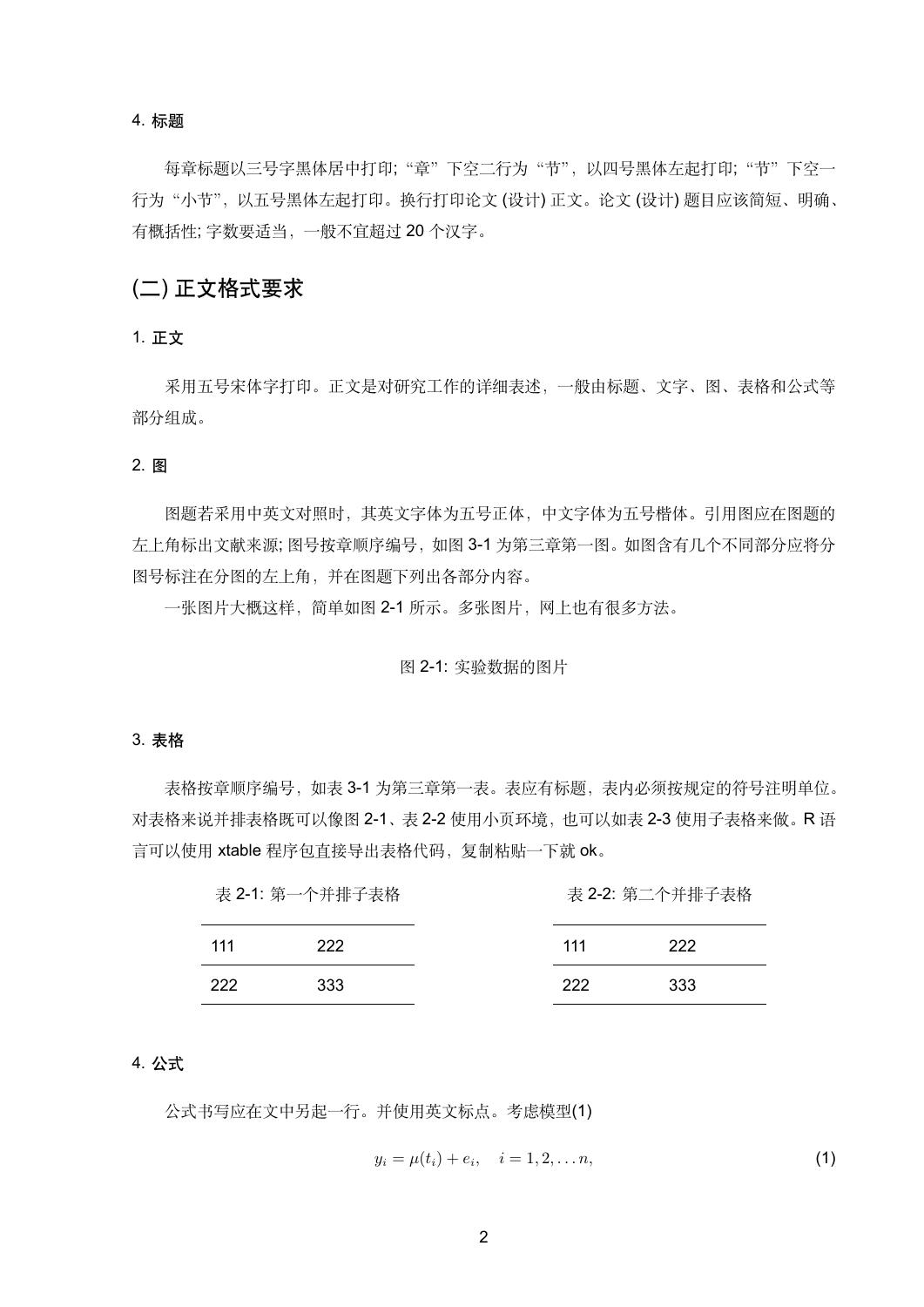#### 表 2-3: 并排子表格

| (a) 第一个子表格 |  |
|------------|--|
|------------|--|

(b) 第二个子表格

| 模型 | 得分1 得分2 |     | 模型 | 得分1 得分2 |     |
|----|---------|-----|----|---------|-----|
| a  | 111     | 222 | а  | 111     | 222 |
| b  | 222     | 333 | b  | 222     | 333 |

如果需要换行

 $y_i = \mu(t_i) + e_i$  $= \mu(t_i) + e_i.$ (2)

#### 5. 参考文献

毕业论文 (设计) 不可缺少的组成部分,也是作者对他人知识成果的承认和尊重。参考文献一律 列于文末。连续出版物(期刊): 序号作者, 题名刊名, 出版年, 期号, 起止日; 专著: 序号作者, 书名, 版本(第1版不标注),出版地,出版年,起止页码;论文集:序号,作者,题名,主编,论文集名,出 版地,出版年,起止页码; 学位论文: 序号题名;【学位论文】(英文用【Dissertation】), 保存地点, 保 存单位,年份。

使用方法: 在导出 bib 格式文献引用, 将内容复制到 main.bib, 之后直接使用"cite", 如文献 中指出<sup>[1]</sup>,Guégan<sup>[1]</sup> 和 Dahlhaus<sup>[2]</sup> 指出, 文献中指出<sup>[1-2]</sup> 等用法。

# 三、实证分析

### (一) 数据介绍

介绍数据背景相关文献,表格图片计算结果以及结合实际的深刻分析。

### (二) 数据分析

### 四、结论与局限性

### (一) 结论

总结全文

### (二) 局限性

不足和未来发展方向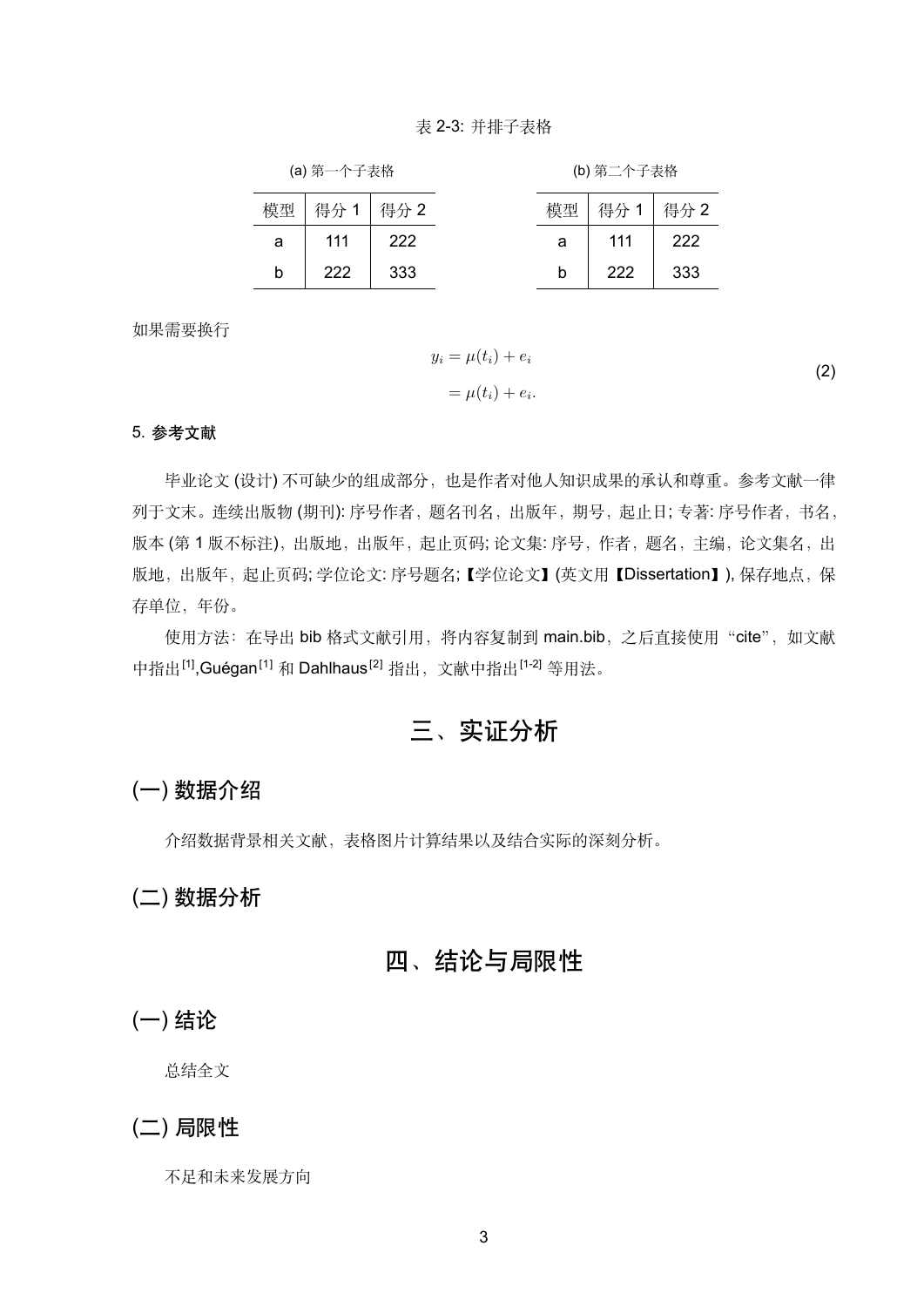# 参考文献

- [1] GUÉGAN D. How can we define the concept of long memory? an econometric survey[J]. Econometric reviews, 2005, 24(2):113-149.
- [2] DAHLHAUS R. Fitting time series models to nonstationary processes[J]. Ann. Statist., 1997, 25(1):1-37.

# 五、附录

一些不想放在正文的细节。不宜放在正文中,但有参考价值的内容。如调查问卷、公式推演、编 写程序、原始数据附表等。

## (一) 核心代码

#### 1. 检验统计量计算

可以直接从文件中导入代码。见注释。